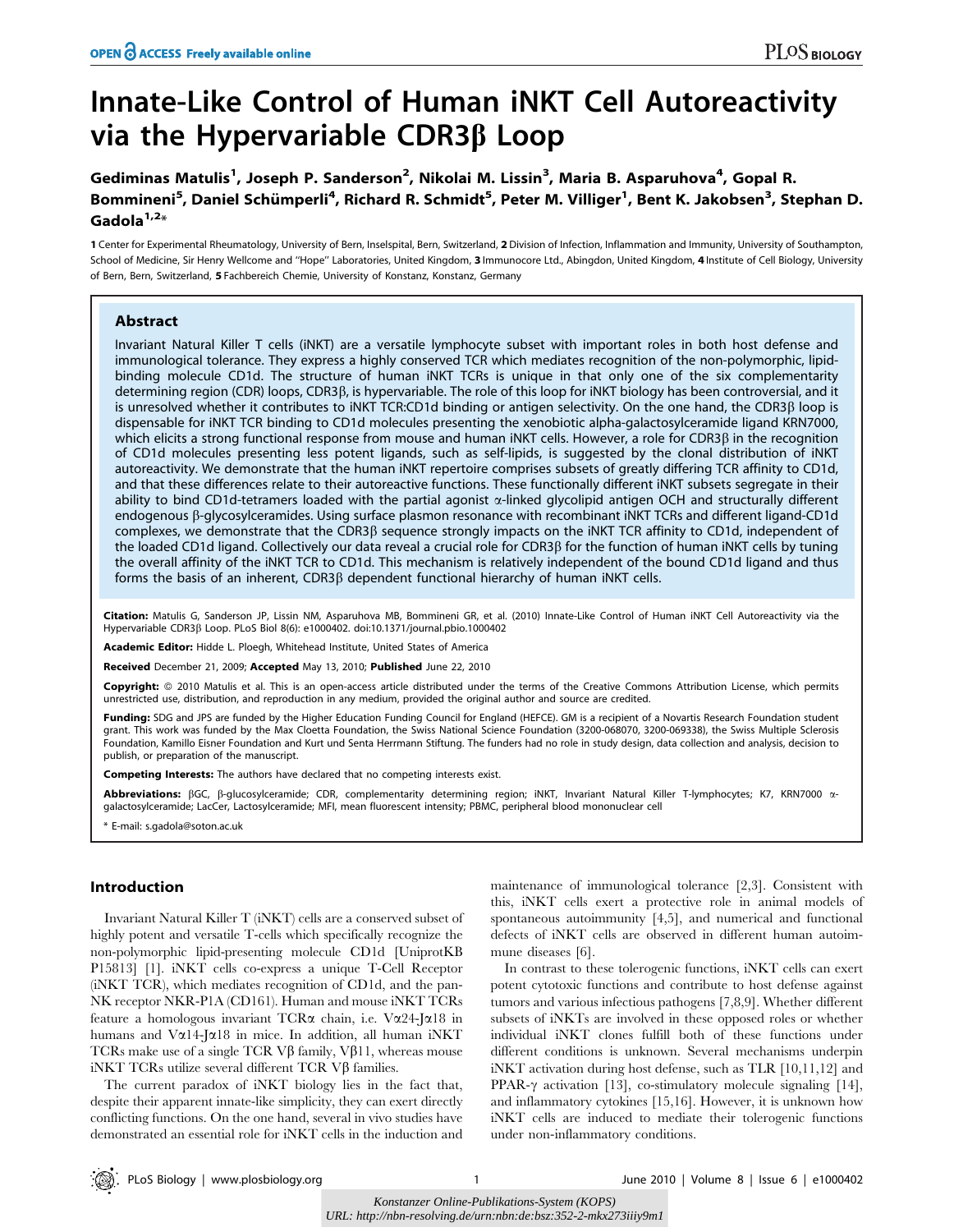#### Author Summary

Our immune system uses randomly modified T-cell receptors (TCRs) to adapt its discriminative capacity to rapidly changing pathogens. The T-cell receptor (TCR) has six flexible, variable peptide loops that make contact with antigens presented to them on the surface of other cells. Invariant Natural Killer T-cells (iNKT) are regulatory T-cells with a unique type of TCR (iNKT-TCR) that recognizes lipid antigens presented by specific MHC-like molecules known as CD1d. In human iNKT-TCRs, only one of the six loops, CDR3beta, is variable. By comparing how different human iNKT clones bind and react to different CD1d-lipid complexes we uncover the existence of a hierarchical order of the human iNKT cell repertoire in which strongly CD1dbinding clones are autoreactive while weak CD1d-binding clones are non-autoreactive. Direct measurements of iNKT-TCR binding to CD1d using surface plasmon resonance recapitulated this hierarchy at the protein level. The data show that variation in the CDR3beta loop conveys dramatic differences in human iNKT TCR affinity that are independent of the CD1d bound ligand. Thus the CDR3beta loop provides the structural basis for the functional hierarchy of the human iNKT repertoire. We postulate that during the life-course, CDR3beta-dependent asymmetrical activation of different human iNKT clones leads to a bias in the iNKT repertoire, and this could result in age-dependent defects of iNKT-mediated immune regulation in later life.

Some iNKT clones exhibit substantial activation in response to CD1d-expressing antigen-presenting cells in the absence of exogenous antigens. This autoreactive function is essential for both iNKT selection [17] and tolerogenic activity [18]. While iNKT TCR binding to CD1d is absolutely required [19], the mechanistic basis of iNKT cell autoreactivity is largely unresolved. In particular, the importance of specific CD1d-presented endogenous lipid antigens for the autoreactive interaction of the iNKT TCR with CD1d is contentious.

Studies in mice have suggested that the iNKT repertoire displays clonal heterogeneity with regard to recognition of weaker stimulatory lipid antigens, such as the  $\alpha$ -galactosylceramide analogue OCH. These differences can be explained by the differential  $V\beta$  family usage in mouse iNKT TCRs [20,21,22]. However, human iNKT TCRs use a single  $\nabla \beta$  family and so the short hypervariable complementarity determining region  $(CDR3\beta)$  loop in human iNKT TCRs is their only truly adaptive element. It is not known whether this is sufficient to endow the human iNKT TCR with meaningful ability to discriminate a diverse range of human CD1d-presented antigens.

Here we examined a large panel of human iNKT cell lines and clones for their binding to different CD1d-ligand tetramers and related this both to the affinity of their TCRs to different CD1d-ligand complexes and to their functional recognition of diverse antigens. The results presented here demonstrate that variations in the CDR3b loop have a profound, antigen-independent, impact on the iNKT TCR's affinity to CD1d and on iNKT cell autoreactive function.

# Results

# OCH-CD1d Tetramers Reveal Broad Heterogeneity of K7- CD1d Tetramer Positive Human iNKT Cells

Previous studies have shown that the CDR3 $\beta$  loop is dispensable for the ability of human iNKT cells to strongly react to the a-galactosylceramide antigen KRN7000 (K7), a xenobiotic

glycolipid which can be presented to iNKT cells by CD1d. In fact, K7-CD1d tetramer staining does not allow discrimination of different human iNKT cell subsets by flow cytometry. We hypothesized that CD1d-tetramers loaded with weaker antigens might be better able to reveal the existence of  $CDR3\beta$ -dependent variation among human iNKT cells.

Therefore, we first examined whether different human iNKT subsets could be segregated by their binding to CD1d tetramers that were loaded with the synthetic iNKT partial agonist antigen OCH. For this purpose, polyclonal iNKT lines, generated from healthy donors by in vitro stimulation with K7, were tested for their binding to both K7- and OCH-CD1d tetramers. In all of these lines, K7-CD1d tetramers stained a single, clearly distinct, homogeneous, and strongly fluorescent population of iNKT lymphocytes (Figure 1A). In contrast, staining of the same lines with OCH-CD1d tetramers revealed a considerable degree of variation in fluorescence, suggesting the presence of distinct iNKT subpopulations (Figure 1A). Importantly, similar qualitative differences between K7- and OCH-CD1d tetramer staining of iNKT cells could also be observed ex vivo (Figure 1B), indicating that these differences were not due to an artifact of previous in vitro stimulation with K7. In order to examine whether the broadly heterogeneous OCH-CD1d tetramer staining of human iNKT cells resulted from stable clonal variation or from transient changes in TCR expression levels, we generated a large panel of "K7/OCH-naïve" human iNKT cell clones and lines. For this purpose,  $V\alpha$ 24+/V $\beta$ 11+ T cells were directly sorted ex vivo from healthy human donors and expanded using the non-specific T cell mitogen phytohaemagglutinin. Ninety-seven different human V $\alpha$ 24+/V $\beta$ 11+ T cell lines and 256 V $\alpha$ 24+/V $\beta$ 11+ T cell clones



Figure 1. Distinct iNKT cell subpopulations revealed by OCH-CD1d tetramer staining. OCH- and K7-CD1d tetramer stainings of (A) a representative K7-stimulated human iNKT line after 14 d in vitro culture and (B) a healthy human volunteer's PBMC ex vivo are shown. While K7- CD1d tetramer staining identifies a single homogeneous population of iNKT cells (upper row), OCH-CD1d tetramer staining reveals the presence of different distinct iNKT populations within these samples (lower row). doi:10.1371/journal.pbio.1000402.g001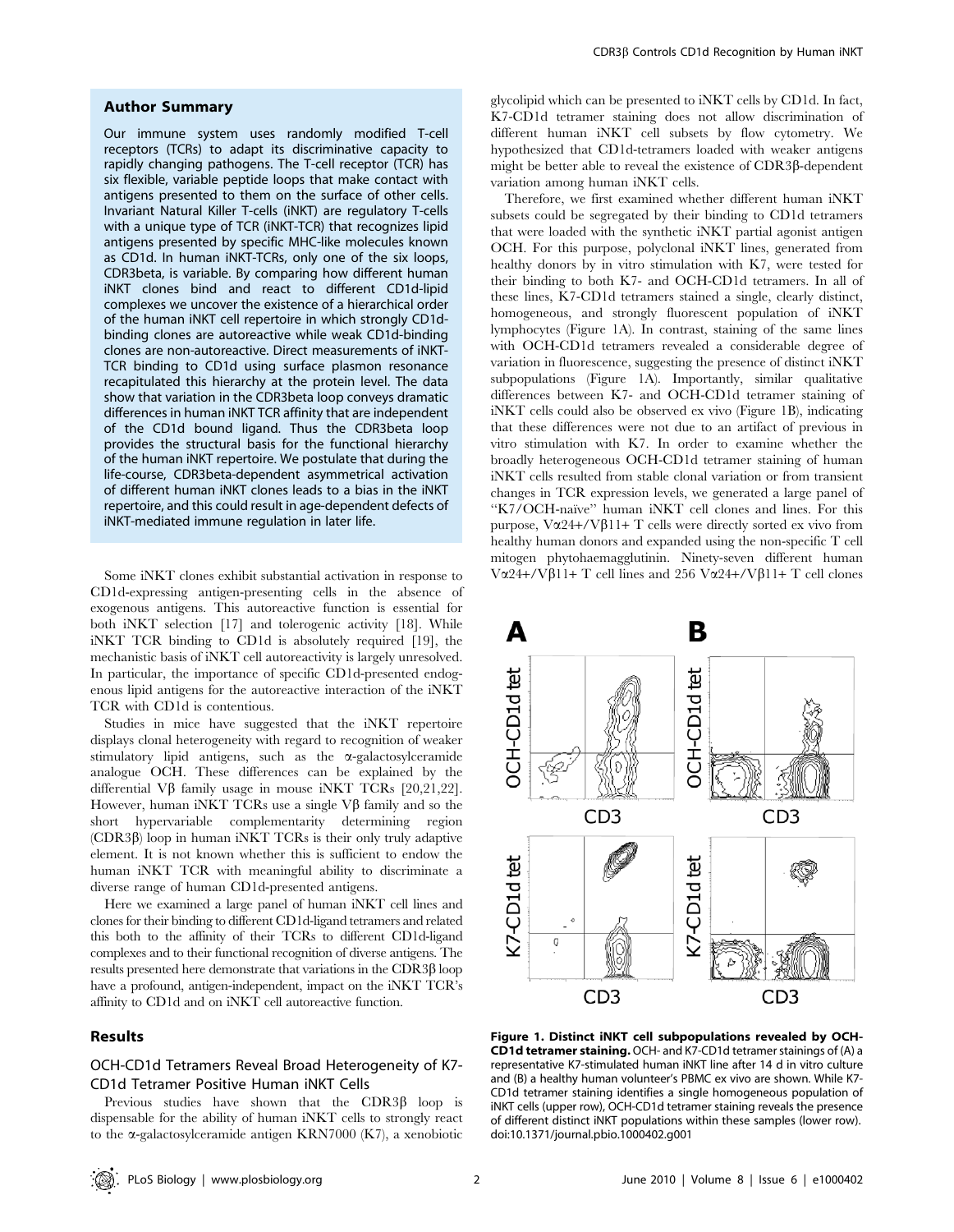from 13 different healthy donors were established and analyzed by flow cytometry with K7- and OCH-CD1d tetramers.

All  $V\alpha$ 24+/V $\beta$ 11+ T-cell clones and lines showed bright, homogeneous staining with K7-tetramers (Figure 2), thereby confirming them as iNKT cells. Individual iNKT clones showed modest variation, up to 6-fold, in K7-CD1d tetramer mean fluorescence intensity (MFI). In contrast, multiple iNKT cell subpopulations with differing fluorescence intensities were revealed by OCH-CD1d tetramer staining in 31 of the 97 iNKT lines (Figure 2A), thereby mirroring the above described findings in K7 stimulated iNKT lines. As expected, all 256 iNKT clones stained homogeneously with OCH-CD1d tetramers. However, substantial differences, up to 200-fold, in OCH-CD1d tetramer MFI were observed between individual clones (Figure 2B). Based on the observed large differences in OCH-CD1d tetramer MFI, the 256 human iNKT clones were categorized as OCH<sup>HIGH</sup> (MFI $>$ 300; n = 41), OCH<sup>INT</sup> (MFI $>$ 50 and <300; n = 164), or OCH<sup>LOW</sup> (MFI $< 50$ ; n = 51).

Importantly, the differences in OCH-CD1d tetramer staining could not be explained by differences in either TCR or CD4 coreceptor expression. Whereas K7-CD1d tetramer binding significantly correlated with surface expression levels of the  $V\alpha24$  and V $\beta$ 11 TCR chains, no such association was observed for OCH-CD1d tetramer staining (Figure 2C). Furthermore, CD4 coreceptor usage was not related to the intensity of the iNKT clones' OCH or K7-CD1d tetramer staining (unpublished results).

The results of these experiments revealed that the human iNKT repertoire is broadly heterogeneous with regard to the ability of individual clones to bind OCH-CD1d tetramers, independent of either CD4 co-receptor or TCR expression levels.

# Human OCH<sup>HIGH</sup> and OCH<sup>LOW</sup> INKT Cells Exhibit Differential Binding to CD1d Molecules Presenting b-Glycosylceramide

The above results indicated that clonally distributed qualitative differences in iNKT TCRs were responsible for the considerable variation in OCH-CD1d tetramer binding. However, differences in iNKT TCR mediated recognition of an unnatural compound like OCH would be physiologically irrelevant if they simply reflected random differences in OCH-specific antigen selectivity. To explore this possibility, 18 iNKT clones of broadly varying OCH-CD1d MFI were tested for their ability to bind CD1d tetramers loaded with the common mammalian glycolipid  $\beta$ -glycosylceramide  $(\beta GC)$ . These 18 iNKT clones displayed significant variation, up to 50-fold, in  $\beta$ GC-CD1d tetramer staining (Figure 3A). Importantly, a strong association was evident between OCH-CD1d tetramer staining and bGC-CD1d tetramer staining, while no correlation was seen between  $\beta$ GC-CD1d tetramer staining and Va24 TCR chain surface expression (Figure 3B). These results demonstrated that the observed broad variation in OCH-CD1d tetramer binding between individual human iNKT clones was not simply due to their antigen selectivity but was a reflection of a general variability in human iNKT TCR binding to CD1d loaded with weak antigenic lipids. Furthermore, they indicated that OCH-CD1d tetramer binding can act as a surrogate marker for human iNKT cell recognition of endogenous CD1d antigens.

# The Hypervariable CDR3 $\beta$  Loop Has a Strong Effect on the Affinity of Human iNKT TCRs to CD1d Presenting Either  $\alpha$ - or  $\beta$ -Anomeric Glycolipids

Based on the above results we hypothesized that the observed substantial differences in tetramer staining between OCH<sup>HIGH</sup> and OCH<sup>LOW</sup> iNKT clones resulted from significant variations in TCR:CD1d binding affinity. As expected, sequencing of the TCR V $\alpha$ 24 and V $\beta$ 11 chains demonstrated the usage of the known invariant V $\alpha$ 24-J $\alpha$ 18 rearrangement in all clones, while V $\beta$ 11 in these clones was rearranged with several different  $J\beta$  families, resulting in highly variable  $CDR3\beta$  sequences. This indicated that, in human iNKT TCRs, structural differences of the  $CDR3\beta$  loop have a substantial impact on iNKT TCR binding to CD1d. To test this in a cell-free system we cloned the extracellular domains of the TCR V $\beta$ 11 chains from a panel of seven OCH $^{HIGH}$  and OCHLOW iNKT cell clones (Table 1), as well as the invariant TCR Va24 chain from one iNKT clone, and used them to generate soluble  $V\alpha$ 24/V $\beta$ 11 iNKT TCRs. Binding of these recombinant iNKT TCRs to K7-, OCH-, as well as  $\beta$ GC- and lactosylceramide (LacCer-) loaded recombinant human CD1d complexes was measured using surface plasmon resonance (Figure 4A; Table 2).

The results of these experiments showed a striking variation, up to 40-fold, between the different iNKT TCRs in their binding affinity  $(K_D)$  to a given ligand-CD1d complex (for K7-CD1d,  $K_D$ : 0.24–3.67  $\mu$ M; for OCH-CD1d, K<sub>D</sub>: 2.17–38.3  $\mu$ M; for  $\beta$ GC-CD1d,  $K_D$ : 2.17–85 µM; for LacCer-CD1d,  $K_D$ : 2.1–54 µM; see Table 2). These findings clearly showed that the CDR3 $\beta$  loop of human iNKT TCRs can strongly impact on their binding to ligand-CD1d complexes.

Importantly, the binding affinities of all seven recombinant iNKT TCRs to OCH-CD1d strongly correlated with the OCH-CD1d tetramer staining (MFI) of their corresponding original iNKT clones (Figure 4B). Moreover, the binding affinity of a given iNKT TCR to OCH-CD1d also correlated closely with its affinity to either  $\beta$ GC- or K7-CD1d (Figure 4C). Therefore, the wide variation in affinity between our seven human iNKT TCRs contrasted to the lack of variation in antigen selectivity. In other words, the CDR3 $\beta$  loop of human iNKT TCRs modulated the overall binding affinity to different human ligand-CD1d complexes irrespective of the bound ligand.

Based on these findings we hypothesized that the TCRs of OCHHIGH iNKT clones could also mediate enhanced functional recognition of endogenous ligand-CD1d complexes. We tested this hypothesis by comparing autoreactive responses of OCHHIGH and OCHLOW INKT clones to CD1d-expressing antigen-presenting cells.

# Autoreactive Functions of Human iNKT Cells Correlate with Their OCH-CD1d Binding

We directly compared the extent of proliferation, cytokine secretion, and cytotoxicity of human OCHHIGH and OCHLOW iNKT cells in response to CD1d expressing human cell lines presenting either endogenous or specific exogenous (''pulsed'') glycolipids. Because functional responses of iNKT cells might change during long term in vitro culture, we compared different donor-matched pairs of OCHHIGH and OCHLOW iNKT cell clones with identical in vitro history, i.e. each pair was sorted from a given donor 3 wk prior to the experiment and kept under identical cell culture conditions until the day of the experiment. The selected clones were all CD4+ and were additionally matched for TCR expression levels. For all pairs, OCH<sup>HIGH</sup> iNKT clones exhibited significantly greater proliferation than  $OCH^{LOW}$  iNKT clones in response to either unpulsed or OCH-pulsed T2-CD1d lymphoblasts. In contrast, when T2-CD1d were pulsed with the strong agonist ligand K7, both OCH $^{HIGH}$  and OCH $^{LOW}$  iNKT clones proliferated vigorously, and to similar extent (Figure 5A).

Next, we measured CD1d-dependent secretion of a panel of cytokines by OCHHIGH and OCHLOW iNKT clones. The OCH<sup>HIGH</sup> iNKT clones secreted considerably greater quantities of cytokines than their OCH<sup>LOW</sup> counterparts in response to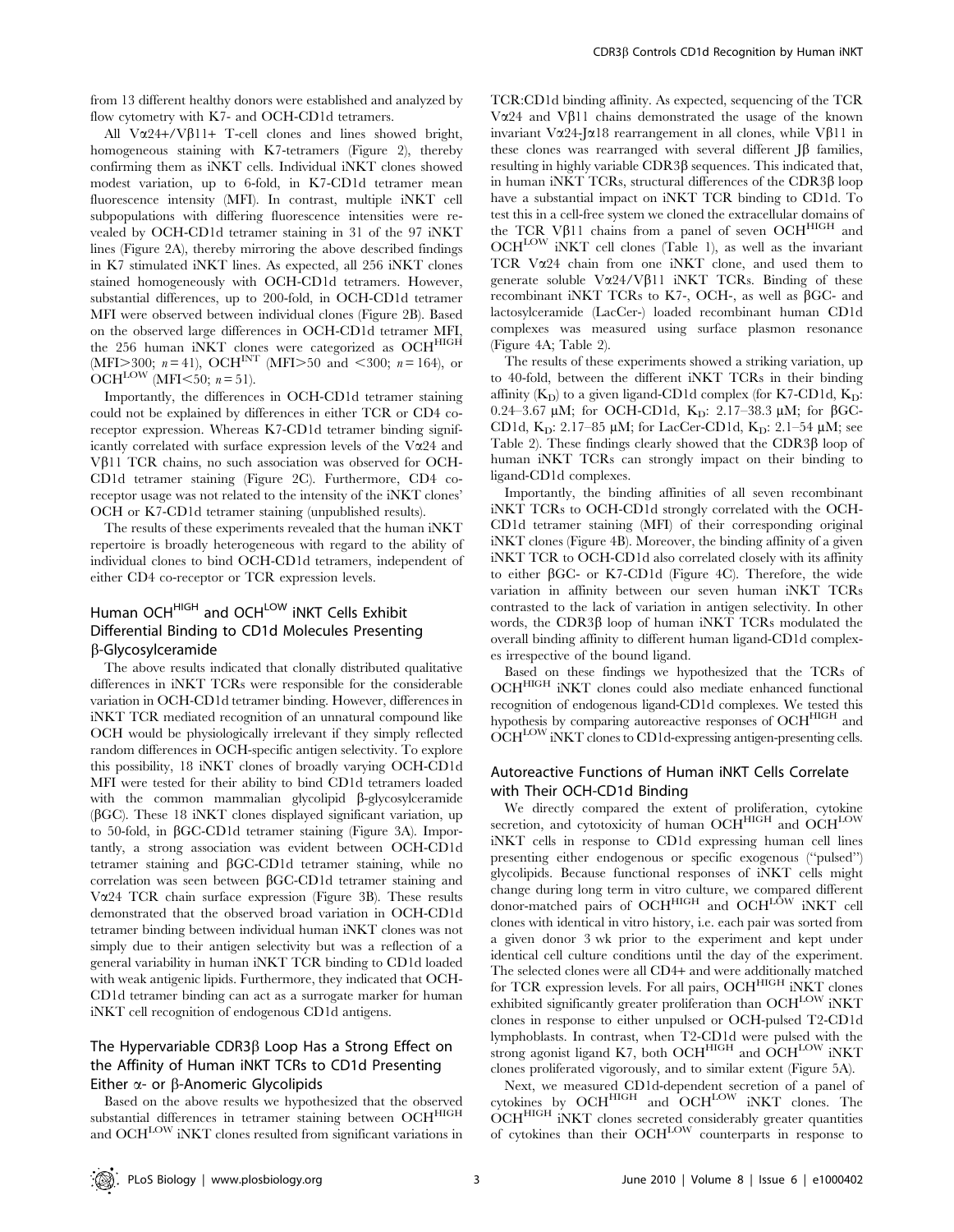

Figure 2. Clonal variation in OCH-CD1d tetramer binding by human iNKT cells is not related to TCR expression levels. Flow cytometric analysis of one representative CD4+ human V $\alpha$ 24+/V $\beta$ 11+ iNKT line (A) and three representative CD4+ human V $\alpha$ 24+/ $\gamma$  $\beta$ 11+ iNKT clones from different donors (B) demonstrates clonal variation in binding to OCH-CD1d (upper row), but not K7-CD1d (lower row) tetramers. (C) K7- and OCH-CD1d tetramer staining in pure human iNKT lines (n = 68) and clones (n = 256) was related to expression levels of iNKT TCR Va24 and V $\beta$ 11. The intensity (MFI) of K7- but not OCH-CD1d tetramer staining was strongly associated with Va24 and Vß11 expression, as determined by Pearson correlation analysis, but not with CD4+ (blue markers) or CD4-CD8- double negative (red markers) phenotype. doi:10.1371/journal.pbio.1000402.g002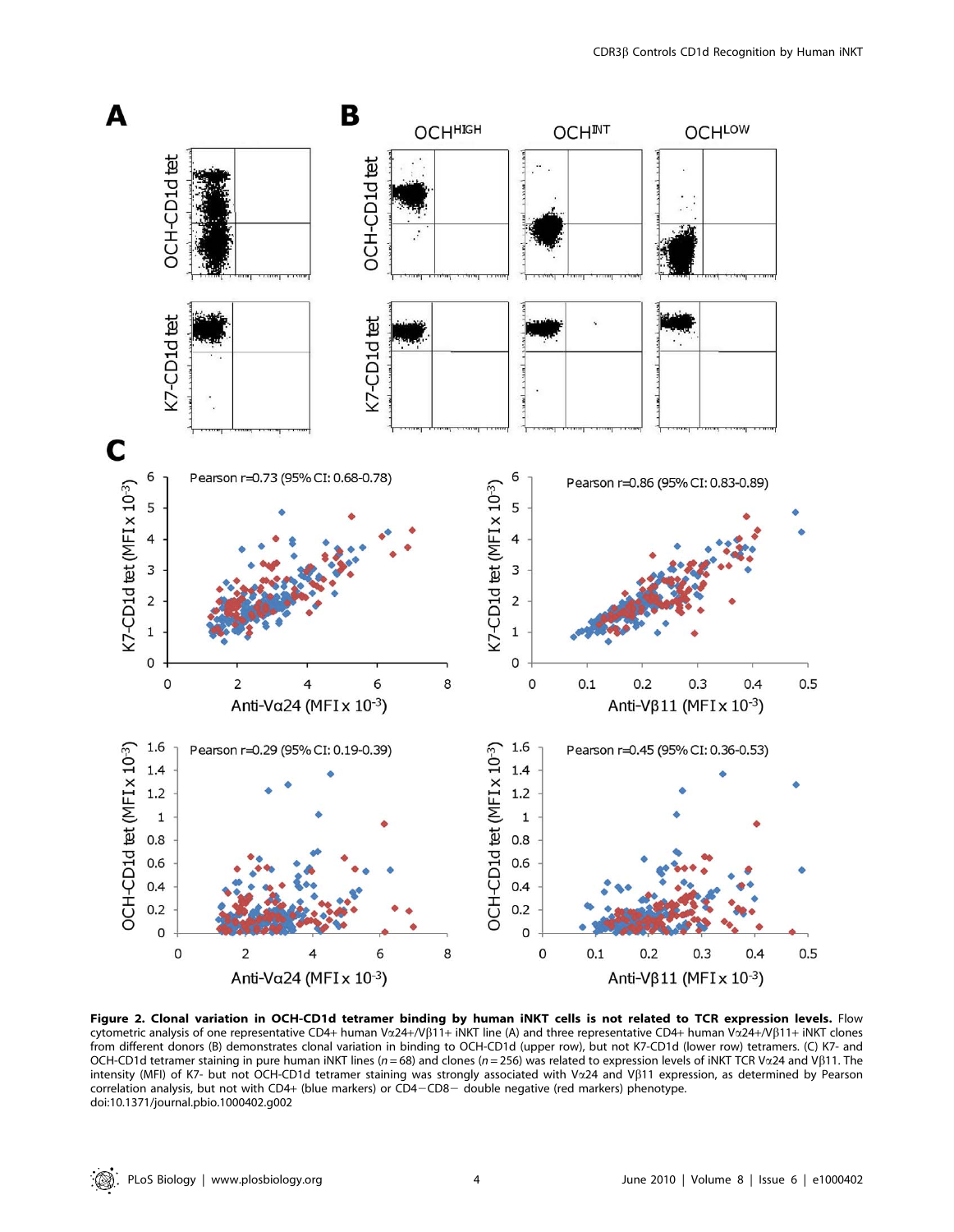

Figure 3. Differential binding of OCH<sup>HIGH</sup> and OCH<sup>LOW</sup> iNKT cells to BGC-CD1d tetramers. Ex vivo sorted human Vx24+/VB11+ iNKT clones were stained with different, α- or β-glycosylceramide loaded CD1d-tetramers. (A) A representative pair of CD4+ OCH<sup>LIGH</sup> and OCH<sup>LOW</sup> iNKT clones from one donor is shown. BGC-CD1d tetramers only stained OCHHIGH but not OCHLOW INKT clones above background (as determined by PEstreptavidin binding). TCR Va24 and Vß11 surface expression levels for the two clones shown were very similar (for PE-conjugated anti-Va24, MFI 2673 (OCH<sup>HIGH</sup>) and 2710 (OCH<sup>LOW</sup>); for FITC-conjugated anti-VB11, MFI 106 (OCH<sup>HIGH</sup>) and 97 (OCH<sup>LOW</sup>)). (B) BGC-CD1d tetramer staining intensity (MFI) of a panel of OCH-LOW (red markers), OCH-INT (green markers), and OCH-HIGH (blue markers) iNKT clones showed almost linear correlation with OCH-CD1d tetramer staining, but no correlation with either V $\alpha$ 24 or V $\beta$ 11 surface expression. doi:10.1371/journal.pbio.1000402.g003

either unpulsed or OCH-pulsed T2-CD1d cells (Figure 5B, C), while no significant differences in cytokine secretion were observed between OCH<sup>HIGH</sup> and OCH<sup>LOW</sup> iNKT clones upon stimulation with K7-pulsed T2-CD1d cells. A general Th0-type cytokine secretion pattern was observed in response to stimulation with either K7 or OCH, while a Th1 pattern was often produced by autoreactive stimulation of OCHHIGH iNKT (Figure 5C). Although most OCH<sup>LOW</sup> iNKT clones did not exhibit autoreactive cytokine release, two OCH<sup>LOW</sup> iNKT clones reproducibly secreted significant amounts of IL-13 and either IL-4 or IL-5, but no IFN $\gamma$  or TNF- $\alpha$ , while one OCH<sup>LOW</sup> iNKT clone secreted measurable amounts of IFN $\gamma$  and TNF- $\alpha$ , but no Th2 cytokines.

None of the tested iNKT clones secreted detectable amounts of cytokines in response to CD1d-deficient T2-lymphoblasts, and blocking of surface CD1d molecules on T2-CD1d by the monoclonal antibody CD1d42 effectively prevented autoreactive secretion of cytokines by OCHHIGH or OCHLOW INKT cells (unpublished data). Therefore, autoreactive cytokine secretion by these iNKT clones was wholly dependent on their recognition of surface CD1d.

Finally, in  $Cr<sup>51</sup>$  release assays, OCH-pulsed T2-CD1d were much more efficiently killed by OCH<sup>HIGH</sup> iNKT clones than their corresponding  $OCH<sup>LOW</sup>$  iNKT clones (Figure 6D). In contrast, K7-pulsed T2-CD1d were efficiently lysed by both OCHHIGH and

| l iNKT           | OCH-tet (MFI) | <b>CD4/DN</b> | Va | Jα | Vβ | Jβ      | $V\beta$ seq. | $N-(D\beta)-N$  | Jß Sequence            |
|------------------|---------------|---------------|----|----|----|---------|---------------|-----------------|------------------------|
| 4C12             | 12            | CD4           | 24 | 18 | 11 | $1 - 5$ | CASS          | <b>GDRROGAH</b> | <b>QPQHFGDGTRLSIL</b>  |
| DN <sub>25</sub> | 25            | DN            | 24 | 18 | 11 | $2 - 7$ | CAS           | <b>ARGVN</b>    | <b>EOYFGPGTRLTVT</b>   |
| <b>DN347</b>     | 347           | <b>DN</b>     | 24 | 18 | 11 | $1 - 1$ | CASS          | AMD             | <b>TEAFFGQGTRLTVV</b>  |
| 4C862            | 862           | CD4           | 24 | 18 | 11 | $1 - 1$ | CASS          | <b>DQN</b>      | <b>TEAFFGOGTRLTVV</b>  |
| 4C866            | 866           | CD4           | 24 | 18 | 11 | $2 - 7$ | CAS           | <b>TGASGT</b>   | <b>YEOYFGPGTRLTVT</b>  |
| 4C1227           | 1227          | CD4           | 24 | 18 | 11 | $1 - 3$ | CASSE         | PS              | SGNTIYFGEGSWLTVV       |
| 4C1369           | 1369          | CD4           | 24 | 18 | 11 | $2 - 5$ | CASSE         | <b>FGGTERT</b>  | <b>OETOYFGPGTRLLVL</b> |

Table 1. Characteristics of 7 different human iNKT TCRs.

DN, double negative (CD4-CD8x $\beta$ -); V $\alpha$ , V $\beta$ , Variable  $\alpha$  and  $\beta$  family; J $\alpha$ , J $\beta$ , Junctional  $\alpha$  and  $\beta$  regions; N, N-region; D $\beta$ , diversity region. doi:10.1371/journal.pbio.1000402.t001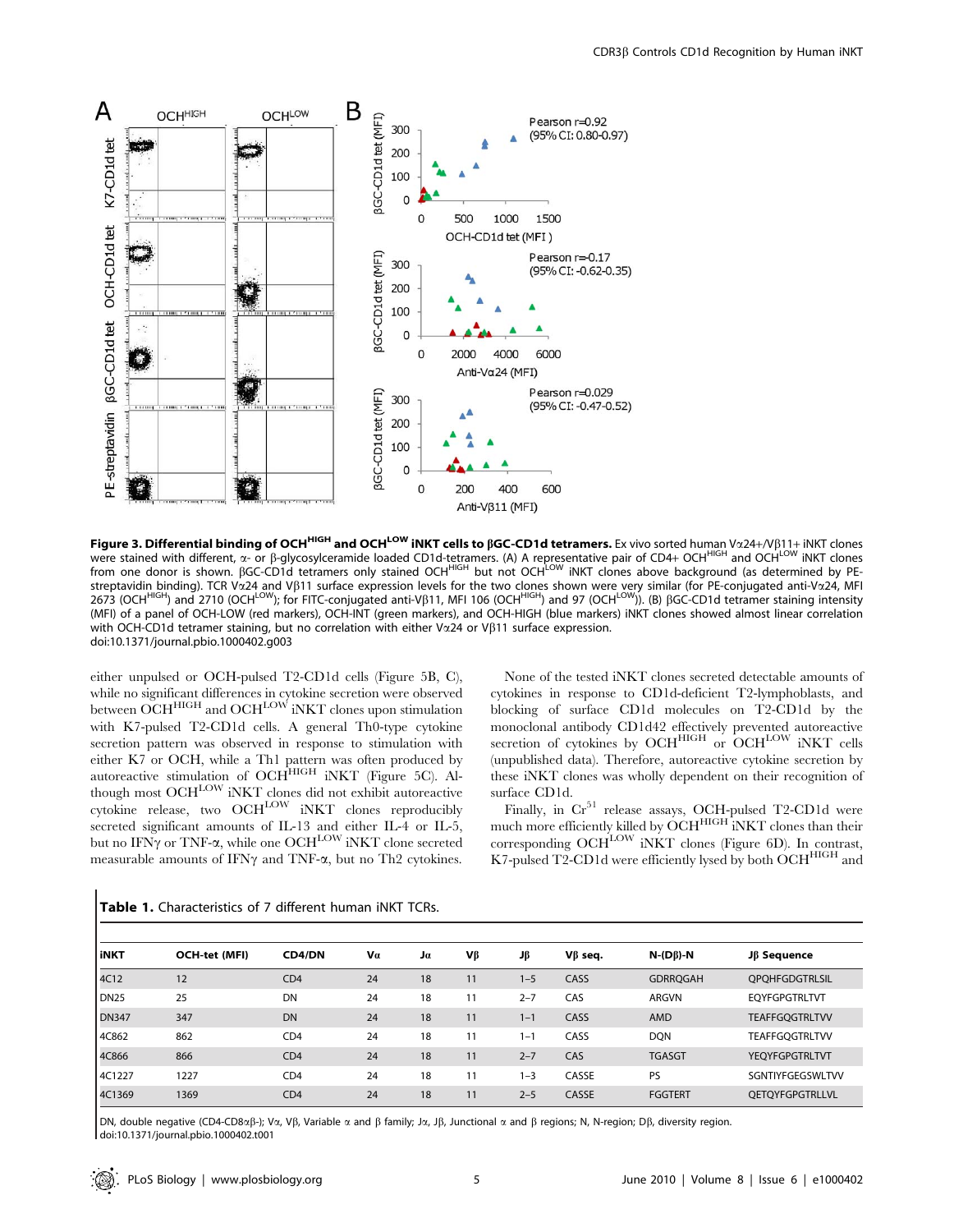

**Figure 4. The CDR3ß loop strongly impacts on human iNKT TCR affinity to CD1d, independent of the CD1d-bound ligand.** (A) Binding<br>of two recombinant human iNKT TCRs, one OCH<sup>HIGH</sup> (4C1369) and one OCH<sup>LOW</sup> (4C12), to K7-, (see also panel C and Table 2). (B) The affinity of the seven recombinant iNKT TCRs to OCH-CD1d, as determined by SPR, was linearly related to the staining intensity (MFI) of the original iNKT clone with OCH-CD1d tetramers. (C) The seven recombinant human iNKT TCRs followed a strict hierarchy of binding to ligand-CD1d complex, which was not affected by the specific CD1d-bound ligand. These iNKT TCRs differed only with regard to their CDR3beta sequence (Table 1). doi:10.1371/journal.pbio.1000402.g004

| <b>l</b> iNKT    | K7-CD1d          |                      | OCH-CD1d         |                      | <b>BGC-CD1d</b>  |                      |
|------------------|------------------|----------------------|------------------|----------------------|------------------|----------------------|
|                  | $K_D$ ( $\mu$ M) | $T\frac{1}{2}$ (sec) | $K_D$ ( $\mu$ M) | $T\frac{1}{2}$ (sec) | $K_D$ ( $\mu$ M) | $T\frac{1}{2}$ (sec) |
| 4C12             | $3.67 \pm 0.85$  | $0.99 \pm 0.03$      | $38.31 \pm 1.50$ | $0.71 \pm 0.03$      | $85.01 \pm 5.96$ | <b>ND</b>            |
| DN <sub>25</sub> | $3.34 \pm 0.17$  | $0.92 \pm 0.03$      | $37.27 \pm 1.62$ | <b>ND</b>            | $42.43 \pm 1.88$ | <b>ND</b>            |
| <b>DN347</b>     | $1.99 + 0.17$    | $1.01 \pm 0.06$      | $16.64 \pm 0.65$ | $0.59 + 0.01$        | $34.50 \pm 2.74$ | <b>ND</b>            |
| 4C862            | $1.75 \pm 0.13$  | $1.02 \pm 0.04$      | $14.80 \pm 0.59$ | $0.63 \pm 0.05$      | $29.65 \pm 3.69$ | <b>ND</b>            |
| 4C866            | $0.62 \pm 0.03$  | $2.24 \pm 0.05$      | $5.82 \pm 0.37$  | $1.13 \pm 0.13$      | $6.26 \pm 0.91$  | $1.42 \pm 0.16$      |
| 4C1227           | $0.66 \pm 0.06$  | $2.55 \pm 0.08$      | $7.45 \pm 0.59$  | $1.10 \pm 0.07$      | $9.19 \pm 1.61$  | <b>ND</b>            |
| 4C1369           | $0.24 \pm 0.01$  | $12.38 \pm 0.36$     | $2.17 \pm 0.16$  | $4.78 \pm 0.55$      | $2.17 \pm 0.13$  | $4.36 \pm 0.73$      |

Table 2. Binding of 7 human iNKT TCRs to different CD1d/ligand complexes.

 $K_D$ , dissociation constant; T1/<sub>2</sub>, dissociation half-time; ND, not determined. All values given  $\pm$  standard deviation. doi:10.1371/journal.pbio.1000402.t002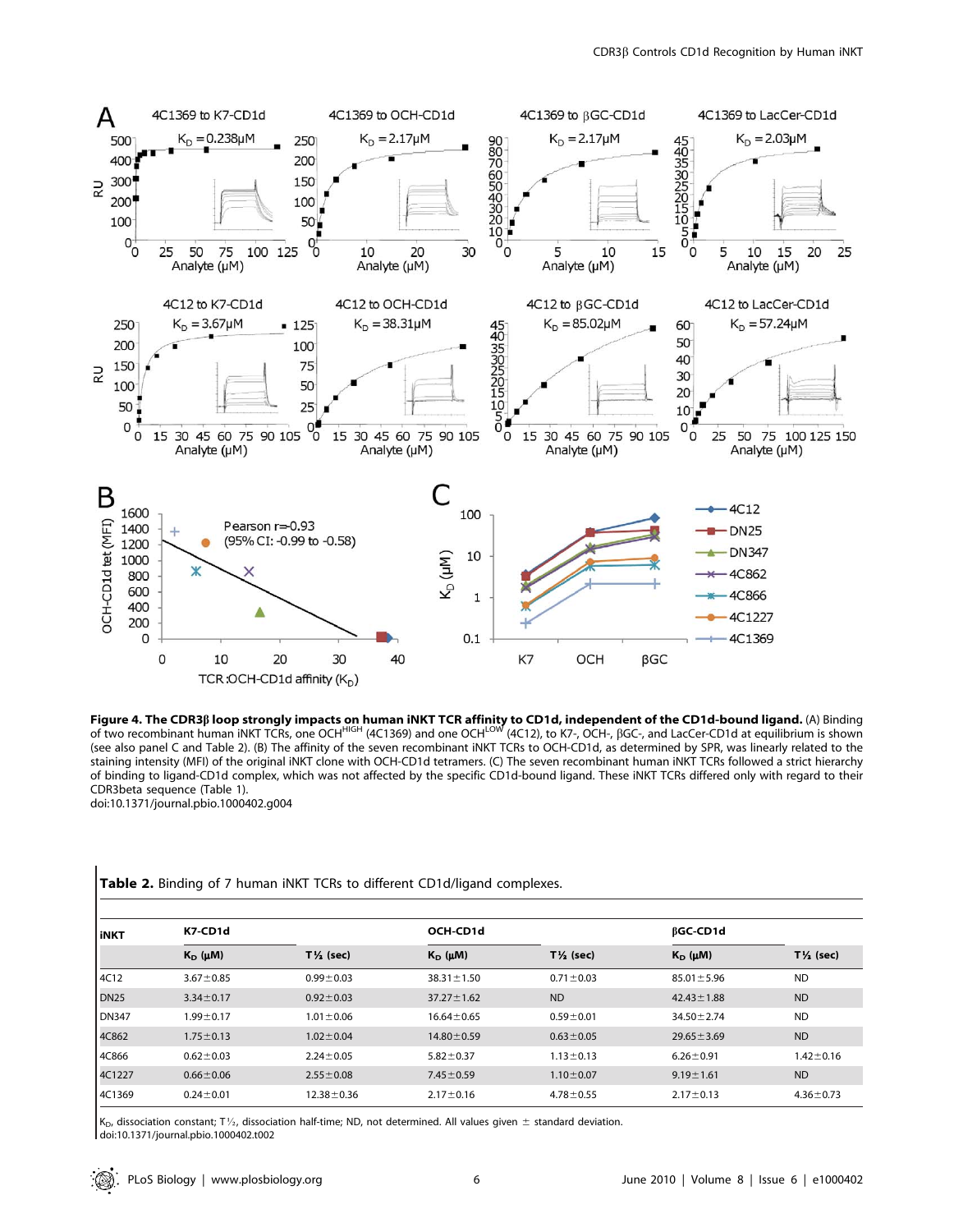

Figure 5. Differential autoreactive functional responses by human OCH<sup>HIGH</sup> and OCH<sup>LOW</sup> INKT clones. Matched pairs of human OCH<sup>HIGH</sup> (red columns and markers) and OCH<sup>LOW</sup> (blue columns and markers) iNKT clones were compared for their ability to proliferate, secrete cytokines, and

 $\mathbb{Q}$  . PLoS Biology | www.plosbiology.org 7 7 7 June 2010 | Volume 8 | Issue 6 | e1000402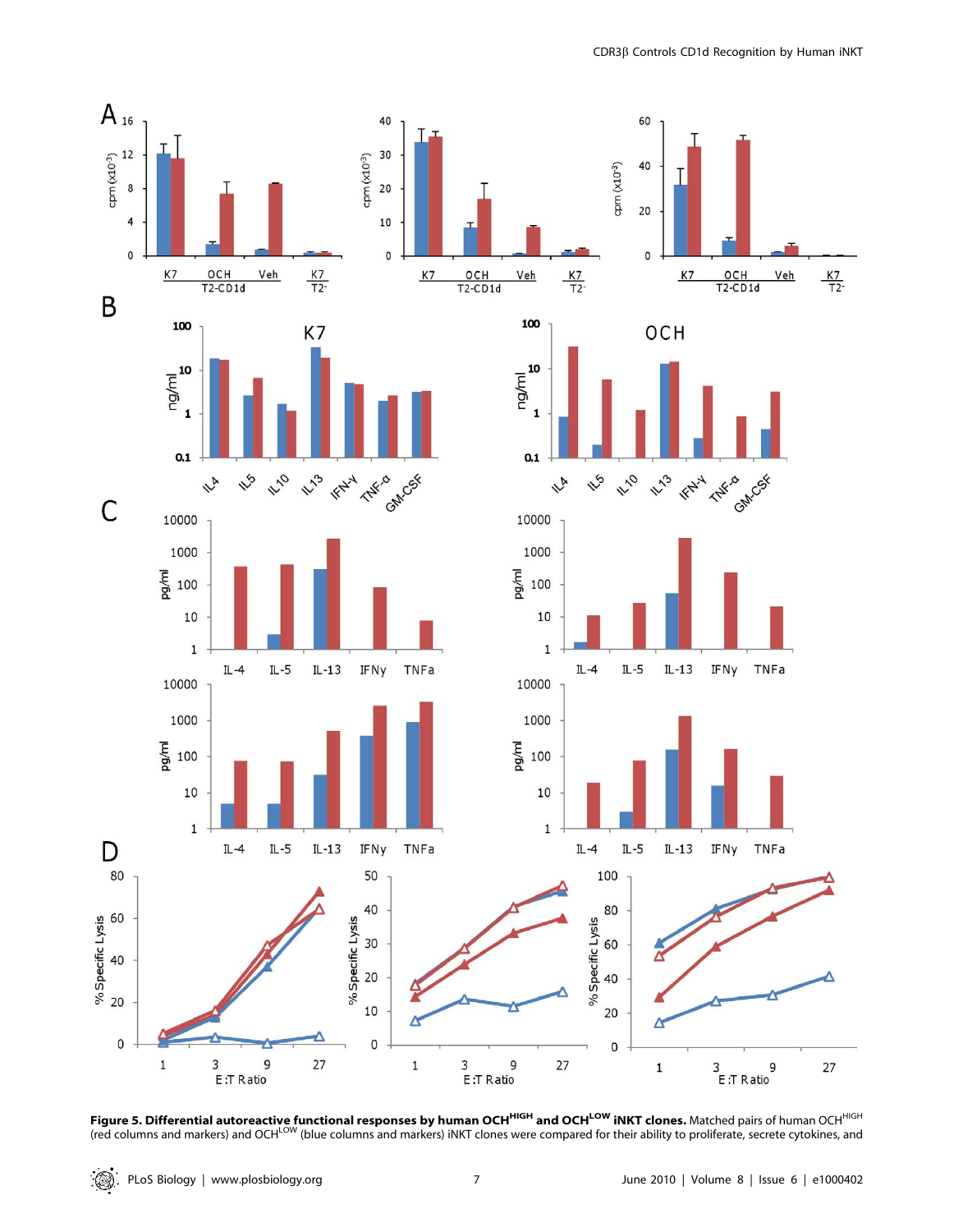exhibit cytotoxicity in response to lipid-pulsed or endogenous lipid presenting CD1d-positive antigen presenting cells. (A) Proliferation of three representative pairs of OCH<sup>HIGH</sup> and OCH<sup>LOW</sup> iNKT clones from different healthy donors in response to K7-, OCH-, or vehicle-pulsed human CD1dexpressing T2 cells (T2-CD1d) or to K7-pulsed CD1d negative T2 cells (T2-) is shown. OCH<sup>HIGH</sup> clones consistently displayed greater proliferation than  $CCH^{LOW}$  clones in response to OCH or vehicle pulsed T2-CD1d. cpm, counts per minute. Mean values  $\pm$  s.e.m. are shown. (B) Cytokine secretion profiles of a representative pair of matched OCH<sup>HIGH</sup> and OCH<sup>LOW</sup> INKT clones in response to the strong agonist ligand K7 and the partial agonist ligand OCH, presented by T2-CD1d, are shown. OCH<sup>HIGH</sup> iNKT clones exhibited much stronger cytokine secretion than OCH<sup>LOW</sup> iNKT cells in response to OCH-pulsed T2-CD1d, while cytokine secretion was similar for both in response to K7-pulsed T2-CD1d. (C) Autoreactive cytokine release in response to T2-CD1d in the absence of added exogenous ligands is shown for four matched pairs of OCH<sup>HIGH</sup> and OCH<sup>LOW</sup> iNKT clones. OCH<sup>HIGH</sup> but not OCH<sup>LOW</sup> iNKT clones consistently exhibited substantial autoreactive cytokine secretion. (D) Specific lysis of K7- (filled markers) and OCH- (unfilled markers) pulsed T2-CD1d targets is shown for three matched pairs of OCH<sup>HIGH</sup> and OCH<sup>LOW</sup> INKT clones from different donors. doi:10.1371/journal.pbio.1000402.g005

OCH<sup>LOW</sup> iNKT clones, whereas neither OCH<sup>HIGH</sup> nor OCHLOW iNKT clones showed relevant cytotoxicity towards unpulsed T2-CD1d lymphoblasts.

Together, these results demonstrated that OCH-CD1d tetramer staining allows for identification of distinct human OCH<sup>HIGH</sup> and OCH<sup>LOW</sup> iNKT clones, which exhibit differential functional ability to respond to endogenous ligand-CD1d complexes. The above results indicated that the autoreactive potential of human iNKT clones is governed by the affinity of their iNKT TCR to CD1d, and therefore the structure of their CDR3 $\beta$  loop.

# TCRs from OCH<sup>HIGH</sup> but not OCH<sup>LOW</sup> Human INKT Subsets Bind to Endogenous CD1d-Ligand Complexes

In order to test our hypothesis that  $OCH^{HIGH}$  and  $OCH^{LOW}$ iNKT TCRs differed in their binding to endogenous ligand-CD1d complexes, we generated soluble fluorescent iNKT TCR-tetramers derived from an autoreactive OCH<sup>HIGH</sup> iNKT clone and a non-autoreactive OCH<sup>LOW</sup> iNKT clone. As shown in Figure 6, both iNKT TCR tetramers bound well to K7-pulsed T2-CD1d. In contrast, only the OCH<sup>HIGH</sup>-derived iNKT TCR tetramer was



Figure 6. Differential binding of OCH<sup>HIGH</sup> and OCH<sup>LOW</sup> INKT clone derived TCR tetramers to endogenous lipid presenting CD1d molecules. PE-conjugated recombinant iNKT TCR tetramers derived from OCH<sup>HIGH</sup> (4C1369; red lines) and OCH<sup>LOW</sup> (4C12; blue lines) iNKT clones, at increasing concentrations, were used to stain T2-CD1d lymphoblasts. Clear staining of vehicle-pulsed T2-CD1d (unfilled<br>markers) was only seen with the OCH<sup>HIGH</sup> TCR tetramer, whereas both iNKT TCR tetramers strongly bound to K7-pulsed T2-CD1d (filled markers). The black bar shows background staining of T2- cells with iNKT TCR tetramers.

doi:10.1371/journal.pbio.1000402.g006

able to effectively stain unpulsed T2-CD1d. These results further substantiated our hypothesis that autoreactive recognition of CD1d by human iNKT cells is primarily determined by the structure of their iNKT TCRs' CDR3ß loop.

All together, these studies demonstrated that the human iNKT cell repertoire exhibits considerable clonally distributed CDR3bdependent differences in overall TCR affinity to CD1d, irrespective of the bound ligand, and that these inherent structural differences control iNKT autoreactive activation.

## **Discussion**

iNKT cells are a conserved subset of highly potent regulatory T cells at the innate-adaptive interface. The hallmark of human iNKT cells is their unique TCR, which is composed of an invariant TCR Va24-Ja18 alpha chain and a semi-invariant TCR  $V\beta$ 11 chain. The only variable, and therefore potentially adaptive, element in human iNKT TCRs is their hypervariable  $CDR3\beta$ loop. The results of the present study demonstrate for the first time, to our knowledge, that the structure of the hypervariable  $CDR3\beta$  loop in human iNKT TCRs exerts a strong impact on CD1d binding and is a key determinant of iNKT cell autoreactivity. The magnitude of the effect of CDR3b variations on human iNKT TCR:CD1d binding observed here was unexpected as previous studies with mouse iNKT TCRs have reported only minor effects of CDR3b mutations on CD1d binding. Furthermore, they strongly suggest that  $CDR3\beta$  loops in autoreactive iNKT TCRs make functionally important direct protein-protein contacts with human CD1d, rather than contacts with CD1d-bound ligands, thereby affecting overall affinity rather than antigen specificity.

The role of the hypervariable  $CDR3\beta$  loop in human iNKT TCRs is currently unresolved. It is dispensable for binding to CD1d molecules that are loaded with the strong agonist ligand K7, and hence K7-CD1d tetramers do not support subset differentiation of human iNKT cells. Consistent with this, the recently solved structures of one human and two mouse iNKT TCR:K7- CD1d co-crystals have found no relevant contacts between CDR3 $\beta$  and the K7-CD1d complex [20,23]. In contrast, recent mutagenesis studies have indicated that the CDR3 $\beta$  loop of mouse iNKT TCRs may exert some impact on the affinity to CD1d, particularly when CD1d was loaded with weaker antigens [24,25,26].

We found that human iNKT cells were surprisingly heterogeneous in their binding to CD1d tetramers loaded with the partial agonist ligand OCH, which is a synthetic analogue of K7. Up to 200-fold differences in OCH-CD1d tetramer staining were observed between individual iNKT clones, independent of variations in TCR expression. The same clones exhibited only modest differences in K7-CD1d tetramer staining, which could largely be explained simply by variations in TCR expression. Importantly, we found that the clonal variation in OCH-CD1d tetramer binding was directly related to OCH-CD1d dependent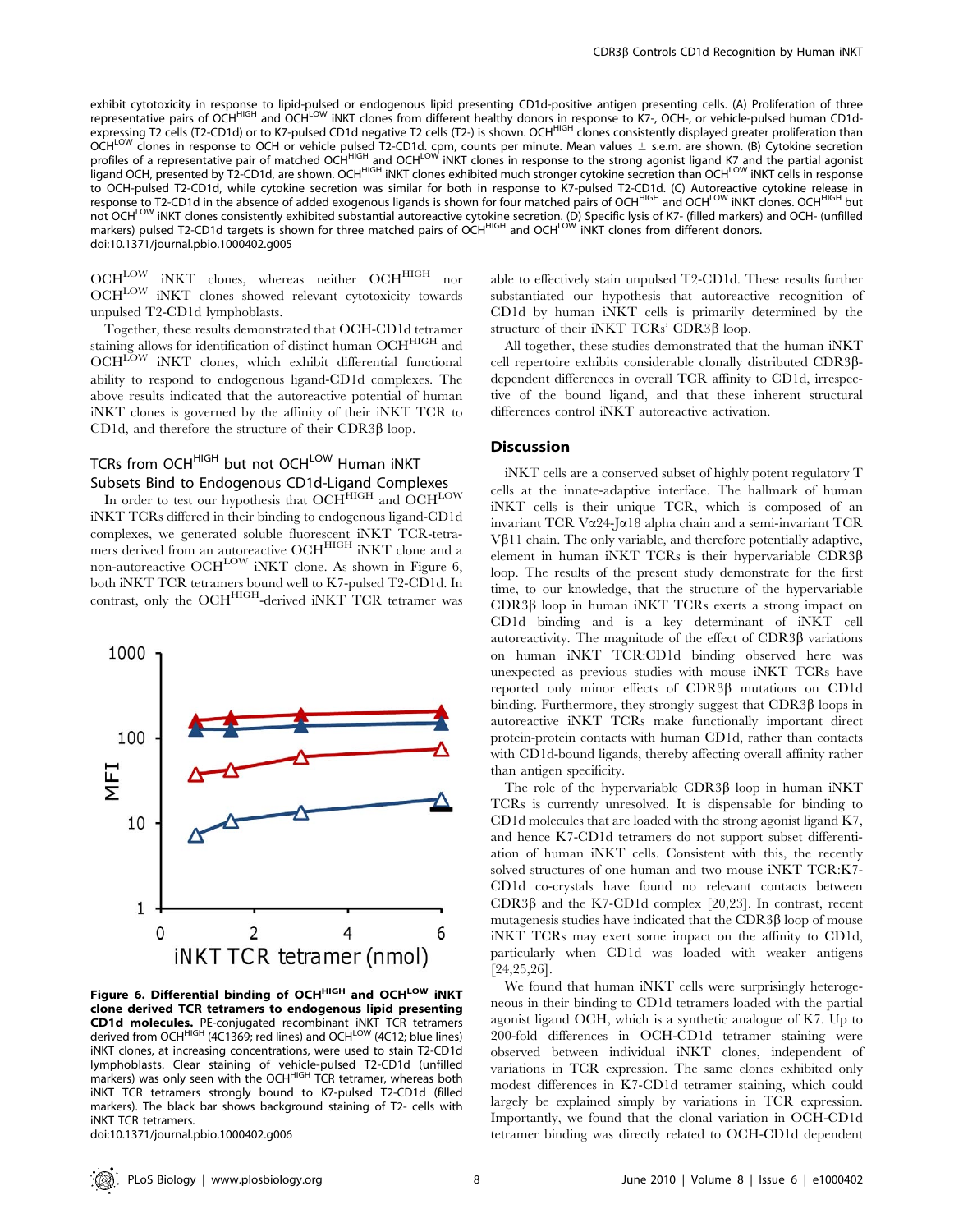functional responses, while no such linkage was observed between K7-CD1d tetramer staining and K7-dependent functional iNKT activation. These data underpinned the notion that the five germline encoded CDR loops in human iNKT TCRs, i.e. CDR1 $\alpha$ -3 $\alpha$  and CDR1 $\beta$ -2 $\beta$ , are sufficient for effective iNKT cell interaction with K7-CD1d [26]. Importantly, they strongly indicated that productive iNKT TCR interactions with OCH-CD1d require additional binding energy provided by certain  $CDR3\beta$  loop structures. We tested this hypothesis by directly measuring the binding of K7- and OCH-CD1d complexes to a panel of seven recombinant human iNKT TCRs, which were derived from selected OCH<sup>HIGH</sup> and OCH<sup>LOW</sup> iNKT clones. These recombinant iNKT TCRs differed only in their CDR3 $\beta$ structure. The results of these experiments demonstrated that the broad clonal heterogeneity in OCH-CD1d tetramer staining is indeed directly determined by the iNKT clones' TCRs binding affinities to OCH-CD1d, and hence the structure of the CDR3 $\beta$ loop. Conversely, while all tested recombinant iNKT TCRs bound approximately 10-fold better to K7-CD1d than to OCH-CD1d, the fold-differences in affinity between the strongest and the weakest binding iNKT TCRs were similar for binding to either OCH- or K7-CD1d. Together with the above discussed tetramerbased and functional studies, this indicates that the synthetic CD1d ligand K7 pushes the interaction between human CD1d and iNKT TCRs beyond a physiological range. This is consistent with numerous in vivo and in vitro studies which showed that K7 induces concurrent massive iNKT cell secretion of TH1-, TH2-, and TH17-type cytokines, whereas OCH causes a clearly TH2 biased cytokine secretion pattern [27]. Also, addition of K7 to mouse fetal thymic organ cultures leads to effective deletion of iNKT cells [28], and K7 stimulation induces a prolonged anergy in iNKT cells [29], which supports the view that K7 is not a physiological ligand for iNKT cells. Hence, a full understanding of the biological role of  $CDR3\beta$  loop polymorphism will require more studies with weaker agonistic antigens, and the results of this study suggest that OCH is a good surrogate for endogenous weak agonist antigens.

There are two competing models to explain how differences in  $CDR3\beta$  loop structure could translate into variations of weak antigen recognition. In an ''antigen-dependent'' or ''adaptive'' model, the CDR3 $\beta$  loop bestows upon iNKT cells a degree of lipid selectivity by controlling iNKT TCR affinity to CD1d in a lipid antigen-specific manner. Alternatively, in an ''antigenindependent" or "innate-like" model, the CDR3 $\beta$  loop structure modulates iNKT TCR binding affinity to CD1d via proteinprotein interactions. This model would allow higher, but not lower, affinity TCR structures to recognize CD1d molecules presenting weaker lipid antigens but, crucially, without differential patterns of lipid antigen selectivity between iNKT TCRs of similar CD1d affinity. In other words, this model predicts that the inherent  $CDR3\beta$  sequence in a given human iNKT clone would determine its iNKT TCR's general ability to bind to diverse ligand-CD1d complexes. An important corollary of this would be a fixed hierarchy of high and low affinity iNKT clones. A prediction arising from this model would be that iNKT cells lack the ability to develop immunological memory to specific pathogens, which is a hallmark of adaptive immunity. Although iNKT TCRs clearly belong to the broader family of rearranged, and therefore ''adaptive,'' TCRs and BCRs, their limited structural diversity and lack of antigen-selectivity, as proposed by this model, are strongly reminiscent of innate immune receptors.

In order to test which of the two above models best explains the observed CDR3b-dependent variation in iNKT TCR binding to OCH-CD1d, we examined recognition of two  $\beta$ -linked glucosylceramides,  $\beta$ GC and LacCer, by a panel of iNKT TCRs. K7 and OCH are α-linked monosaccharide glycosylceramides and are not expressed in mammals, whereas  $\beta$ GC and LacCer are natural  $\beta$ linked glycosylceramides of mammalian cell membranes. The different configurations of  $\alpha$ - and  $\beta$ -anomeric glycolipids enforce substantial differences in the orientation of their glycosyl headgroups when presented by CD1d [30,31]. Therefore, if the substantial variation in iNKT TCR affinity to OCH-CD1d observed in our study was mainly a function of clonal variation in lipid antigen specificity, as predicted by the ''adaptive'' model, there should be no association between an individual iNKT TCR's affinity to OCH-CD1d and its affinity to either  $\beta$ GC-CD1d or LacCer-CD1d. However, the results of the present study strongly support the "innate" model:  $\beta$ GC-CD1d tetramer binding to human iNKT clones correlated in a linear fashion with OCH-CD1d tetramer binding, and our binding studies with several different soluble iNKT TCRs demonstrated that the CDR3b loop of human iNKT TCRs strongly modulated the overall binding affinity to different human ligand-CD1d complexes, independent of the bound ligand.

 $CDR3\beta$  loop hypervariability of human iNKT TCRs therefore strongly impacts on overall affinity to CD1d but does not exert a relevant effect on antigen selectivity. The powerful effect of natural CDR3b variations on human iNKT TCR:CD1d affinity observed in our study was unexpected as previous iNKT TCR mutagenesis studies in mice have suggested only a weak impact of CDR3b structure on iNKT TCR binding affinity [24,25,26]. Indeed, hybridomata expressing mouse iNKT TCRs with randomized CDR3b regions only displayed moderate variability in binding to K7-CD1d tetramers, and only very few TCRs were capable of interacting with CD1d presenting endogenous lipids [25].Furthermore, previously published iNKT TCR:CD1d co-crystal structures showed a negligible contribution of the CDR3 $\beta$  to the interaction [20,23]. The apparent discrepancies between these studies and the current findings could indicate relevant species differences, as the mutagenesis studies have concentrated on mouse iNKT binding or else might reflect differences in study design: the only crystal structure study of human iNKT TCR:CD1d binding was limited to a single iNKT TCR of unknown weak antigen-CD1d affinity while the current study systematically screened a large panel of naturally occurring human iNKT clones. Interestingly, while the iNKT TCR used for the human co-crystal structure study displayed very limited contacts between its  $CDR3\beta$  loop and  $CD1d$ , a modeling exercise of TCR V $\beta$ 11 docking onto CD1d in the same study [23] pointed to a significant degree of plasticity of the CDR3 $\beta$  conformation. In particular, the CDR3 $\beta$  loop of one of our previously published CD1d-restricted V $\alpha$ 24 – V $\beta$ 11+ TCRs, TCR 5E [32], could make significant contacts with the alpha-2 helix of human CD1d [23]. Consistent with this, a refolded hybrid TCR of the 5E Vβ11 chain and the invariant Vα24-Jα18 chain binds with high affinity to both CD1d/OCH and CD1d/ $\beta$ GC (unpublished data). Therefore, certain  $CDR3\beta$  loop structures can potentially facilitate the recognition of human CD1d loaded with weak ligands by providing additional binding energy to the TCR-CD1d interaction.

Sequence analysis of the  $CDR3\beta$  loops studied did not reveal any obvious correlations between CD1d binding affinity and either physicochemical properties of the loop as a whole or the position of specific residues within the sequence. This is not surprising, given the high degree of conformational flexibility of CDR loops.

The above described considerable binding affinities of some human iNKT TCRs to naturally occurring beta-anomeric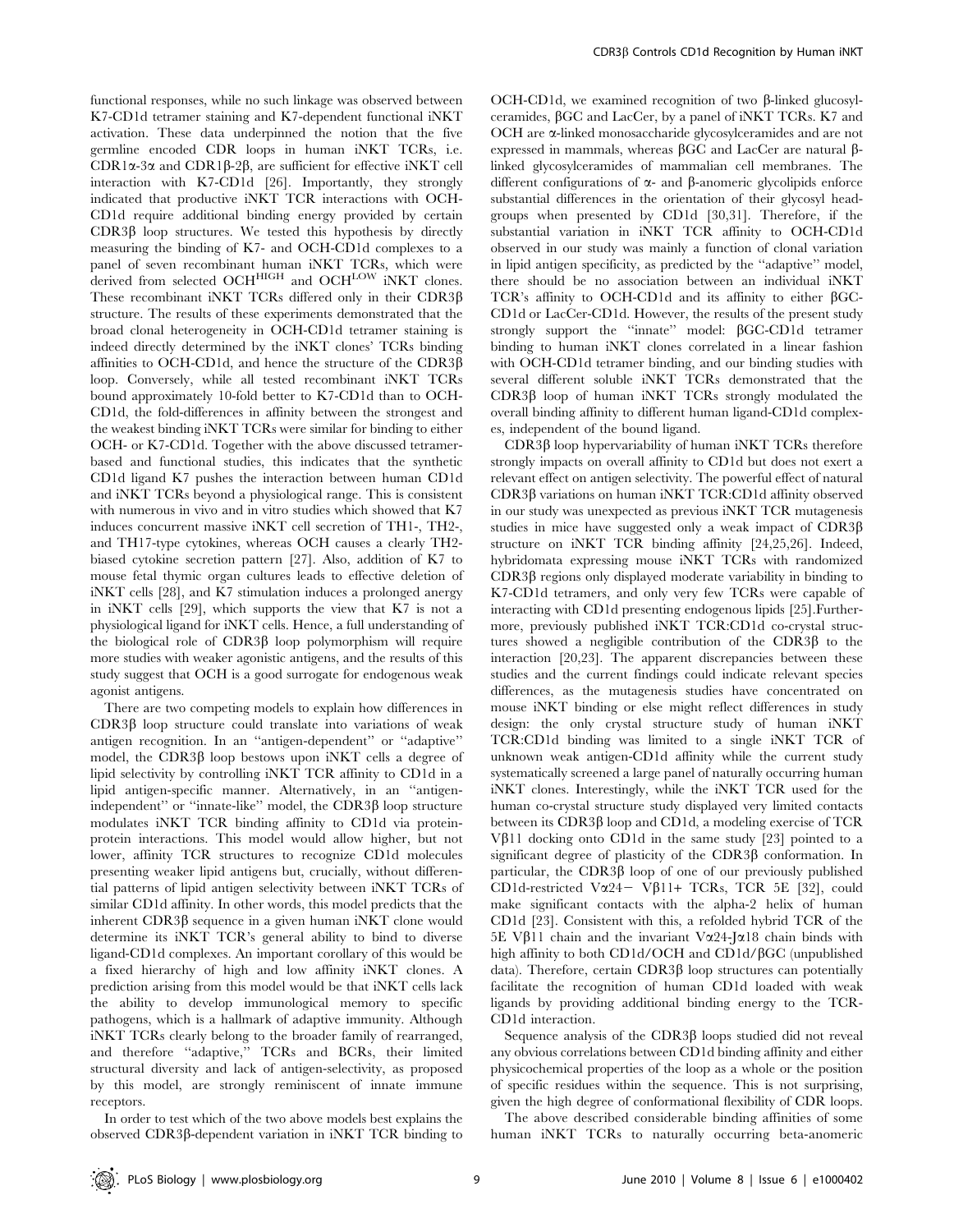glycolipids, i.e.  $\beta$ GC and LacCer, have important implications for the clonal distribution of iNKT autoreactivity. CD1ddependent autoreactivity of iNKT cells, i.e. their CD1dmediated activation in the absence of exogenous antigens, is likely to play important biological roles, but the molecular mechanisms determining iNKT autoreactivity have been unresolved. CD1d-dependent autoreactivity is observed in approximately 30% of mouse iNKT hybridomas[19], and studies in iNKT deficient and autoimmune prone mice have shown that autoreactive CD1d-recognition is required for iNKT selection and also iNKT-mediated immunological tolerance [15,18,33,34]. However, much less is known about the role of CD1d-dependent iNKT autoreactivity in humans. Neonatal human iNKT cells exhibit an activated memory phenotype, indicating their in vivo recognition of CD1d molecules in the absence of exogenous ligands [35].

An ''adaptive'' model has been proposed to explain autoreactive activation of iNKT cells in mouse models of bacterial infection, and it was postulated that autoreactive murine iNKT cells specifically recognize de novo synthesized antigens, such as isogloboside 3 [36]. Consistent with this model, mouse CD1d requires endosomal trafficking to elicit autoreactive activation of murine iNKT cells, which suggests that processing of the ligand-CD1d complex is essential [37]. However, in contrast to mouse iNKT cells, human iNKT cell autoreactivity is not dependent on CD1d trafficking or endosomal acidification [38], again suggesting important species differences between mouse and human iNKT cell activation.

The antigen-independent ''innate-like'' model discussed above offers a simpler explanation for the clonally distributed iNKT autoreactivity. iNKT clones with higher overall iNKT TCR:CD1d affinity would have an intrinsically greater autoreactive potential than low affinity clones, and these differences in autoreactive potential would be independent of de novo synthesized CD1d-bound ligands. Autoreactive activation of iNKT clones in this model would still be controlled by local conditions, such as TLR signaling [12], CD1d expression [16], or cytokine expression [39]. High affinity iNKT clones would be capable of exerting autoreactive functions under physiological conditions, while low affinity iNKT clones would only be recruited under more proinflammatory conditions, e.g. during bacterial infections.

Our functional analyses of autoreactive activation of OCHHIGH and OCHLOW iNKT clones support the "innate-like" model. Firstly, autoreactive activation of several matched pairs of human iNKT clones was closely associated with their OCH-CD1d tetramer binding characteristics. Secondly, only iNKT TCRtetramers generated from OCH<sup>HIGH</sup> iNKT clones were able to bind to CD1d-expressing antigen-presenting cells in the absence of exogenous lipid. The above data therefore underpin the "innate-like" model, whereby the hypervariable  $CDR3\beta$  loop balances TCR binding affinity to CD1d protein, and hence the autoreactive potential of an iNKT clone, independent of the bound ligand.

The different activation thresholds of ex vivo sorted human OCH<sup>HIGH</sup> and OCH<sup>LOW</sup> iNKT clones shown herein suggest different in vivo functions of these subsets. For example,  $\mathrm{OCH}^\mathrm{HIGH}$  and  $\mathrm{OCH}^\mathrm{LOW}$  iNKT cells might differ in their ability to drive the formation of immature DCs and consequently in their capability to constitutively promote peripheral tolerance. Finally, it is intriguing to speculate that CDR3b-dependent asymmetrical activation of the human iNKT repertoire could, over time, skew the balance between OCH<sup>HIGH</sup> and OCH<sup>LOW</sup> iNKT clones, with ensuing consequences for iNKT-dependent functions in both host defense and immunological tolerance.

## Methods and Materials

#### Generation of Human iNKT Cell Clones and Lines

Peripheral blood mononuclear cells (PBMC) were isolated from human peripheral venous blood by density gradient centrifugation (Ficoll-Hypaque; Amersham Pharmacia and Upjohn). The study was approved by the local ethics committee (KEK, Bern, Switzerland). All donors gave informed consent. Human iNKT clones and lines were generated by FACSVantage sorting of V $\alpha$ 24+/V $\beta$ 11+ T cells into round-bottomed 96-well plates. Sorted cells were stimulated with  $1 \mu g/ml$  phytohaemagglutinin (Remel, USA) in the presence of autologous  $\gamma$ -irradiated (35Gy) PBMCs. Cells were grown in T cell growth medium (RPMI 1640, 2% human AB serum (SRK, CH), 10% fetal bovine serum (FBS), 0.1 mg/ml kanamycin, 1 mM sodium pyruvate, 1% non-essential amino acids,  $1\%$  L-glutamax, and  $50 \mu M$  2-mercaptoethanol (all from Gibco Invitrogen) and IL-2 (Proleukin, Chiron) 200 IU/ml). IL-2 concentration in the medium was gradually reduced to 20 IU/ml 3 wk after sorting.

#### Flow Cytometry

The following fluorescent reagents were used to analyze human iNKT cells: PE-conjugated human CD1d tetramers loaded with either K7, OCH, βGC [40]; FITC-conjugated anti-human TCR Vb11, PE-anti-human TCR Va24, (Serotec, UK); PerCP-anti-CD3, FITC-anti-CD3, APC-anti-CD4, APC-anti-CD8, (BD Pharmingen). After addition of staining reagents, cells were incubated at  $4^{\circ}$ C for  $45$  min, washed twice in ice-cold PBS/1% FBS, and acquired on a four-color FACSCalibur flow cytometer (Becton Dickinson). Propidium iodide was used to exclude dead cells. Data were processed using CellQuest Pro software (BD Biosciences, USA). Staining with PE-streptavidin conjugated iNKT-TCR tetramers (4C12 and 4C1369) were carried out in the same way as CD1d-tetramer stainings.

# Generation of Soluble Heterodimeric TCRs

Soluble TCR heterodimers were generated as previously described [41]. Briefly, the extracellular region of each TCR chain was individually cloned in the bacterial expression vector pGMT7 and expressed in Escherichia coli BL21-DE3 (pLysS). Residues Thr48 and Ser57, respectively, of the  $\alpha$ - and  $\beta$ -chain TCR constant region domains were both mutated to cysteine. Expression, refolding, and purification of the resultant disulfidelinked iNKT TCR  $\alpha\beta$  heterodimers was carried out as previously described [32].

#### Surface Plasmon Resonance

Streptavidin  $(\sim 5,000$  RU) was linked to a Biacore CM-5 chip (BIAcore AB, UK) using the amino-coupling kit according to manufacturer's instructions, and lipid-CD1d complexes or control proteins (bGC-CD1b and HLA-A2\*01-NY-Eso-1(157-165) complex) were flowed over individual flow cells at  $\sim$  50 µg/ml until the response measured  $\sim$ 1,000 RU. Serial dilutions of recombinant iNKT TCRs were then flowed over the relevant flow cells at a rate of 5  $\mu$ l/min (for equilibrium binding measurements) or 50  $\mu$ l/min (for kinetic measurements). Responses were recorded in real time on a Biacore 3000 machine at  $25^{\circ}$ C, and data were analyzed using BIAevaluation software (Biacore, Sweden). Equilibrium dissociation constants (KD values) were determined assuming a 1:1 interaction  $(A+B \leftrightarrow AB)$  by plotting specific equilibrium binding responses against protein concentrations followed by non-linear least squares fitting of the Langmuir binding equation,  $AB =$  $B \times AB_{max}/(K_D+B)$ , and were confirmed by linear Scatchard plot analysis using Origin 6.0 software (Microcal, USA). Kinetic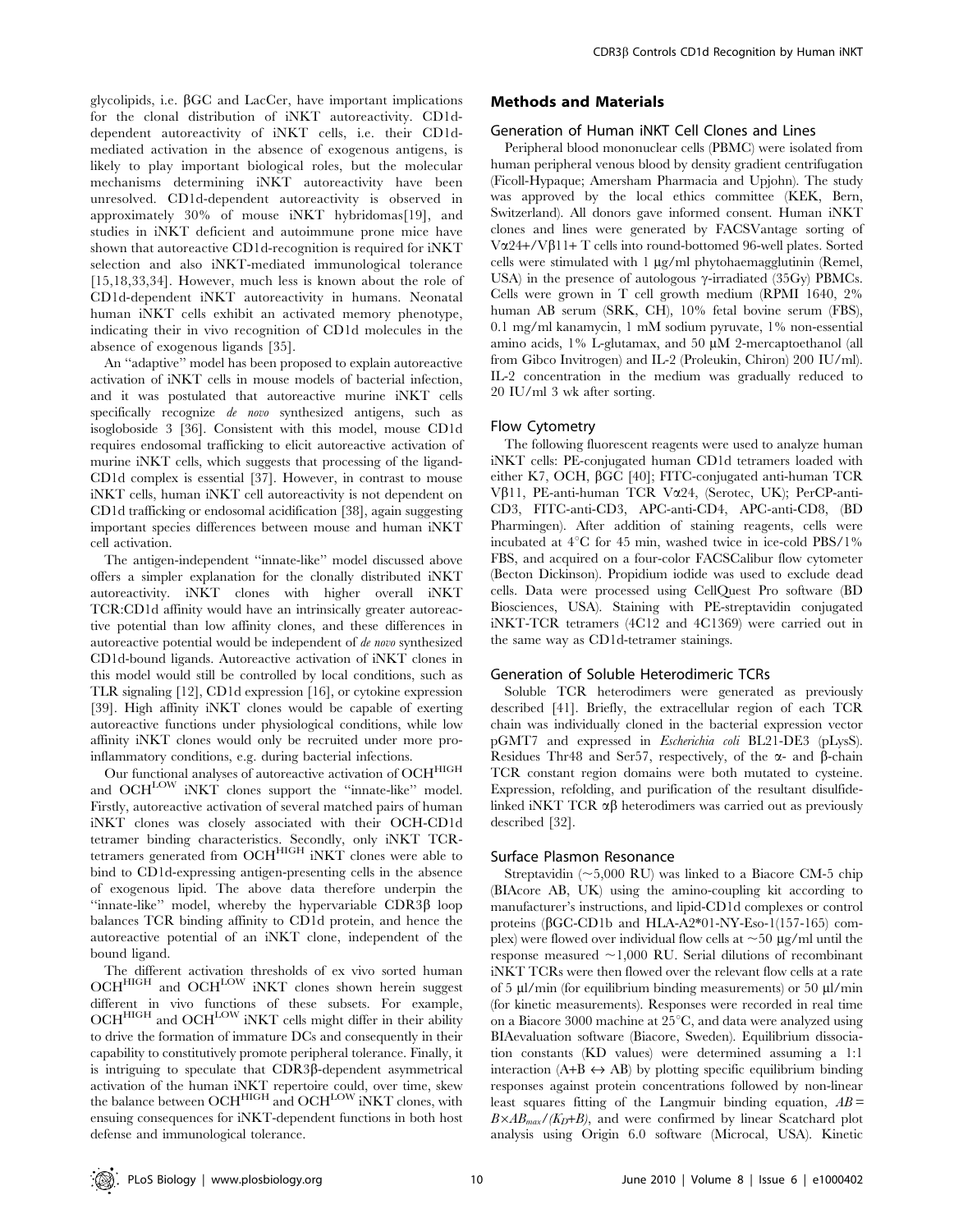binding parameters  $(k_{on}$  and  $k_{off}$ ) were determined using BIAevaluation software.

## Generation of Stable T2-CD1d Lymphoblast Lines

Stable human CD1d-expressing T2-lymphoblast lines and clones (T2-CD1d) were generated by spin infection of T2 lymphoblasts with lentiviral particles encoding the human CD1d gene. VSV–G pseudotyped lentiviral particles were generated as previously described [42]. The following primers were used to clone full-length human CD1d into the lentiviral vector pHR'SIN18: 5'-AGCGGGATCCGCCGCCACCATGGGGTG-CCTGCTGTTTCTGCTG-3' (forward), and 5'-GCGTCTCG-AGTCACAGGACGCCCTGATAGGAAGTTTG-3' (reverse). In brief, HEK293T cells were co-transfected with 5 µg of pVSV-G [43], 10  $\mu$ g of the packaging plasmid pCMV  $\delta$ 8.91 [44], and 15 µg of the human CD1d-encoding transfer vector pHR'SIN18-hCD1d by calcium phosphate method. Viral supernatants were harvested 48–60 h post-transfection, filtered, and concentrated by centrifugation at  $25,000$  rpm,  $4^{\circ}$ C for 90 min. Viral pellets were resuspended in 1 ml fresh RPMI 1640 for transduction. Transduced cells were maintained in growth medium for 10 d before sorting of human CD1d-expressing T2 single cells and lines on a FACSVantage SE apparatus (Becton Dickinson, USA), using PE-conjugated anti-human-CD1d antibody CD1d42 (Pharmingen, Switzerland).

#### Proliferation and Cytokine Secretion Assays

T2 lymphoblast cells (T2-) and CD1d-expressing T2 lymphoblast cells (T2-CD1d) were used as antigen presenting cells (APC).  $5\times10^4$  iNKT cells were plated in a 96-well round-bottom plate in triplicates with either medium alone, with  $2.5 \times 10^4$  T2-CD1d, or with T2 lymphoblasts. Before use, T2-CD1d and T2 lymphoblasts were treated with 0.1 mg/ml mitomycin C for 1 h at  $37^{\circ}$ C and extensively washed with PBS. Lipid antigens (K7, OCH, and  $\beta$ GC) were added at a final concentration of 100 ng/ml. Lipids were solubilized at 200  $\mu$ g/ml by sonication in vehicle (0.5%) Tween-20), which was also used as a negative control. IL-2 was added to the culture medium at a final concentration of 10 IU/ml. Proliferation was measured during the last 18 h of a 96 h incubation by addition of  $1 \mu$ Ci  $[^{3}H]$ -methyl-thymidine (1

#### References

- 1. Kronenberg M (2005) Toward an understanding of NKT cell biology: progress and paradoxes. Annu Rev Immunol 23: 877–900.
- 2. Cain JA, Smith JA, Ondr JK, Wang B, Katz JD (2006) NKT cells and IFNgamma establish the regulatory environment for the control of diabetogenic T cells in the nonobese diabetic mouse. J Immunol 176: 1645–1654.
- 3. Sonoda KH, Stein-Streilein J (2002) CD1d on antigen-transporting APC and splenic marginal zone B cells promotes NKT cell-dependent tolerance. Eur J Immunol 32: 848–857.
- 4. Naumov YN, Bahjat KS, Gausling R, Abraham R, Exley MA, et al. (2001) Activation of CD1d-restricted T cells protects NOD mice from developing diabetes by regulating dendritic cell subsets. Proc Natl Acad Sci U S A 98: 13838–13843.
- 5. Yang JQ, Wen X, Liu H, Folayan G, Dong X, et al. (2007) Examining the role of CD1d and natural killer T cells in the development of nephritis in a genetically susceptible lupus model. Arthritis Rheum 56: 1219–1233.
- 6. van der Vliet HJ, von Blomberg BM, Nishi N, Reijm M, Voskuyl AE, et al. (2001) Circulating V(alpha24+) Vbeta11+ NKT cell numbers are decreased in a wide variety of diseases that are characterized by autoreactive tissue damage. Clin Immunol 100: 144–148.
- 7. Amprey JL, Im JS, Turco SJ, Murray HW, Illarionov PA, et al. (2004) A subset of liver NK T cells is activated during Leishmania donovani infection by CD1dbound lipophosphoglycan. J Exp Med 200: 895–904.
- 8. Crowe NY, Smyth MJ, Godfrey DI (2002) A critical role for natural killer T cells in immunosurveillance of methylcholanthrene-induced sarcomas. J Exp Med 196: 119–127.
- 9. Kinjo Y, Wu D, Kim G, Xing GW, Poles MA, et al. (2005) Recognition of bacterial glycosphingolipids by natural killer T cells. Nature 434: 520–525.

 $Ci = 37$  GBq, Amersham Pharmacia), followed by harvesting and scintillation counting (Perkin Elmer beta counter).

Levels of IL-4, IL-5, IL-10, IL-13, GM-CSF, IFN- $\gamma$ , and TNF- $\alpha$ were measured in the cell supernatants, collected after 48 h of incubation, by Bio-Plex suspension array system (Bio-Rad, USA), according to manufacturer's recommendations.

# Cytotoxicity Assays

T2 lymphoblasts and T2-CD1d were cultured for 16 h either in the presence of lipid antigens at 100 ng/ml concentration or an equivalent quantity of vehicle. They were then labeled with 100 µCi of  ${}^{51}$ Cr (GE Healthcare, UK) for 1 h at 37 ${}^{\circ}$ C and washed 3 times with warm RPMI 1640 supplemented with 1% FBS.

iNKT cells were added in duplicates at different effector-totarget cell ratios and cultured for 4 h. Maximal  $51Cr$  release was determined from target cells lysed by hydrochloric acid. The percentage of specific lysis was calculated by the following formula: [(experimental cpm 2 spontaneous release cpm)/(maximum release cpm - spontaneous release cpm)]  $\times 100\%$ . Percentage of unspecific lysis was always  $\leq 20\%$ .

#### Generation of Fluorescent iNKT TCR Tetramers

Soluble iNKT-TCR heterodimers were biotinylated via an engineered BirA motif on the C-terminus of their TCR  $\beta$ -chain and then conjugated to PE-streptavidin (Molecular Probes, USA). Multimeric complexes were purified by FPLC (Pharmacia, Sweden) on an SD200 column (Pharmacia, Sweden) and concentrated to 1 mg/ml using Vivaspin20 concentrators (Vivascience, UK).

# Acknowledgments

We thank Nicolas Pumphrey for technical assistance.

#### Author Contributions

The author(s) have made the following declarations about their contributions: Conceived and designed the experiments: GM SDG. Performed the experiments: GM JPS NML MBA SDG. Analyzed the data: GM JPS NML PMV BKJ SDG. Contributed reagents/materials/ analysis tools: MBA GRB DS RRS BKJ SDG. Wrote the paper: JPS SDG.

- 10. Paget C, Mallevaey T, Speak AO, Torres D, Fontaine J, et al. (2007) Activation of invariant NKT cells by toll-like receptor 9-stimulated dendritic cells requires type I interferon and charged glycosphingolipids. Immunity 27: 597–609.
- 11. Raftery MJ, Winau F, Giese T, Kaufmann SH, Schaible UE, et al. (2008) Viral danger signals control CD1d de novo synthesis and NKT cell activation. Eur J Immunol 38: 668–679.
- 12. Salio M, Speak AO, Shepherd D, Polzella P, Illarionov PA, et al. (2007) Modulation of human natural killer T cell ligands on TLR-mediated antigenpresenting cell activation. Proc Natl Acad Sci U S A 104: 20490–20495.
- 13. Szatmari I, Gogolak P, Im JS, Dezso B, Rajnavolgyi E, et al. (2004) Activation of PPARgamma specifies a dendritic cell subtype capable of enhanced induction of iNKT cell expansion. Immunity 21: 95–106.
- 14. Zheng X, Zhang H, Yin L, Wang CR, Liu Y, et al. (2008) Modulation of NKT cell development by B7-CD28 interaction: an expanding horizon for costimulation. PLoS One 3: e2703. doi:10.1371/journal.pone.0002703.
- 15. Brigl M, Bry L, Kent SC, Gumperz JE, Brenner MB (2003) Mechanism of CD1d-restricted natural killer T cell activation during microbial infection. Nat Immunol 4: 1230–1237.
- 16. Skold M, Xiong X, Illarionov PA, Besra GS, Behar SM (2005) Interplay of cytokines and microbial signals in regulation of CD1d expression and NKT cell activation. J Immunol 175: 3584–3593.
- 17. Smiley ST, Kaplan MH, Grusby MJ (1997) Immunoglobulin E production in the absence of interleukin-4-secreting CD1-dependent cells. Science 275: 977–979.
- 18. Sonoda KH, Exley M, Snapper S, Balk SP, Stein-Streilein J (1999) CD1-reactive natural killer T cells are required for development of systemic tolerance through an immune-privileged site. J Exp Med 190: 1215–1226.